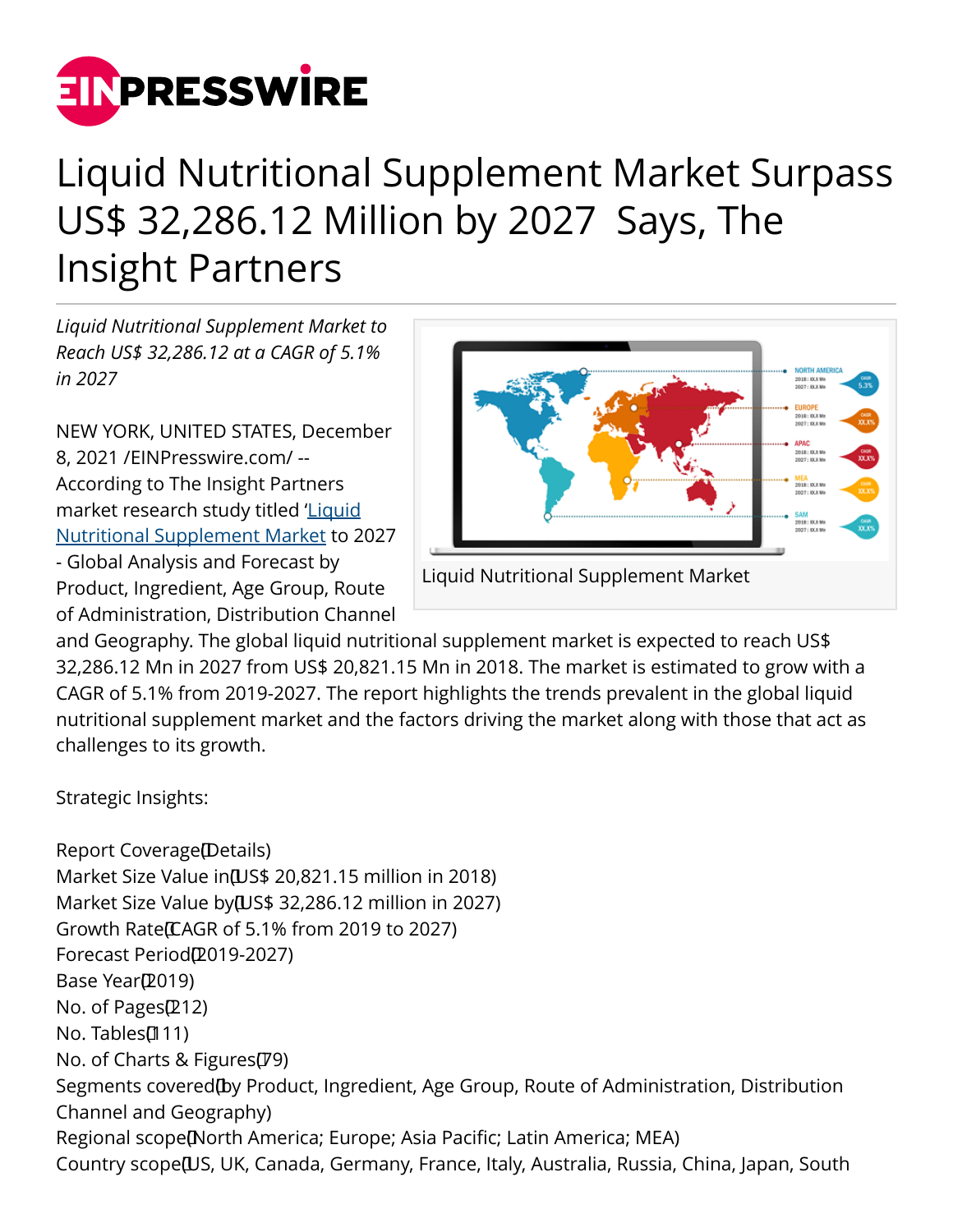Korea, Saudi Arabia, Brazil, Argentina)

Report coverage (Revenue forecast, company ranking, competitive landscape, growth factors, and trends)

Get Sample PDF Copy of Liquid Nutritional Supplement Market at: [https://www.theinsightpartners.com/sample/TIPRE00007434/](https://www.theinsightpartners.com/sample/TIPRE00007434/?utm_source=EINPressWire&utm_medium=10144)

Liquid nutritional supplements are dietary supplements that are available in liquefied form. They are generally used to improve body metabolism to decrease incidents of lifestyle disorders. They are principally used by consumers that are incapable of consuming dietary supplements in capsule, thick gel, and solid tablet forms. The growth of the global liquid nutritional supplement market is attributed to the growing consumption of liquid nutritional supplements and rising incidence of chronic diseases. However, unpredictable side effects of liquid nutritional supplements is the major factor hindering the market growth.

Growing Consumption of Liquid Nutritional Supplements to Drive Global Liquid Nutritional Supplement Market Growth

Developments in the life sciences and food industries have resulted in a vital transformation that has allowed introduction of liquid nutrition supplements. Incorporation of various essential nutrients, such as vitamins, minerals, and proteins, in a single nutritional supplement drink leads to high preference for these drinks among people. Technological developments have also enabled manufacturers to introduce ready-to-drink nutritional liquids that rule out the efforts required in preparing the drink.

The popularity of liquid nutritional supplements is increasing among all the age groups, such as adults, children, and elderlies. While the consumption of these drinks is more common among the adults as they require more nutrition to balance their stressful lifestyles, easy consumption, handling, and storage are further boosting their popularity among the population of other age groups. The adult group of people includes working population, athletes, sports players, lactating mothers, pregnant women, fitness enthusiasts, and others. The ready-to-drink liquids can be stored for a longer period of time and consumed whenever required, thereby saving time of consumers. The demand for medical supplements in the liquid forms, such as of juices and milkshakes, are growing among the all age groups of people.

The COVID-19 crisis has overburdened public health systems in many countries and highlighted the strong need for sustainable investment in health systems. As the COVID-19 pandemic progresses, the healthcare industry is expected to see a drop in growth. The life sciences segment thrives due to increased demand for invitro diagnostic products and rising research and development activities worldwide.

Download the Latest COVID-19 Analysis on Liquid Nutritional Supplement Market Growth Research Report at: [https://www.theinsightpartners.com/covid-analysis-](https://www.theinsightpartners.com/covid-analysis-sample/TIPRE00007434?utm_source=EINPressWire&utm_medium=10144)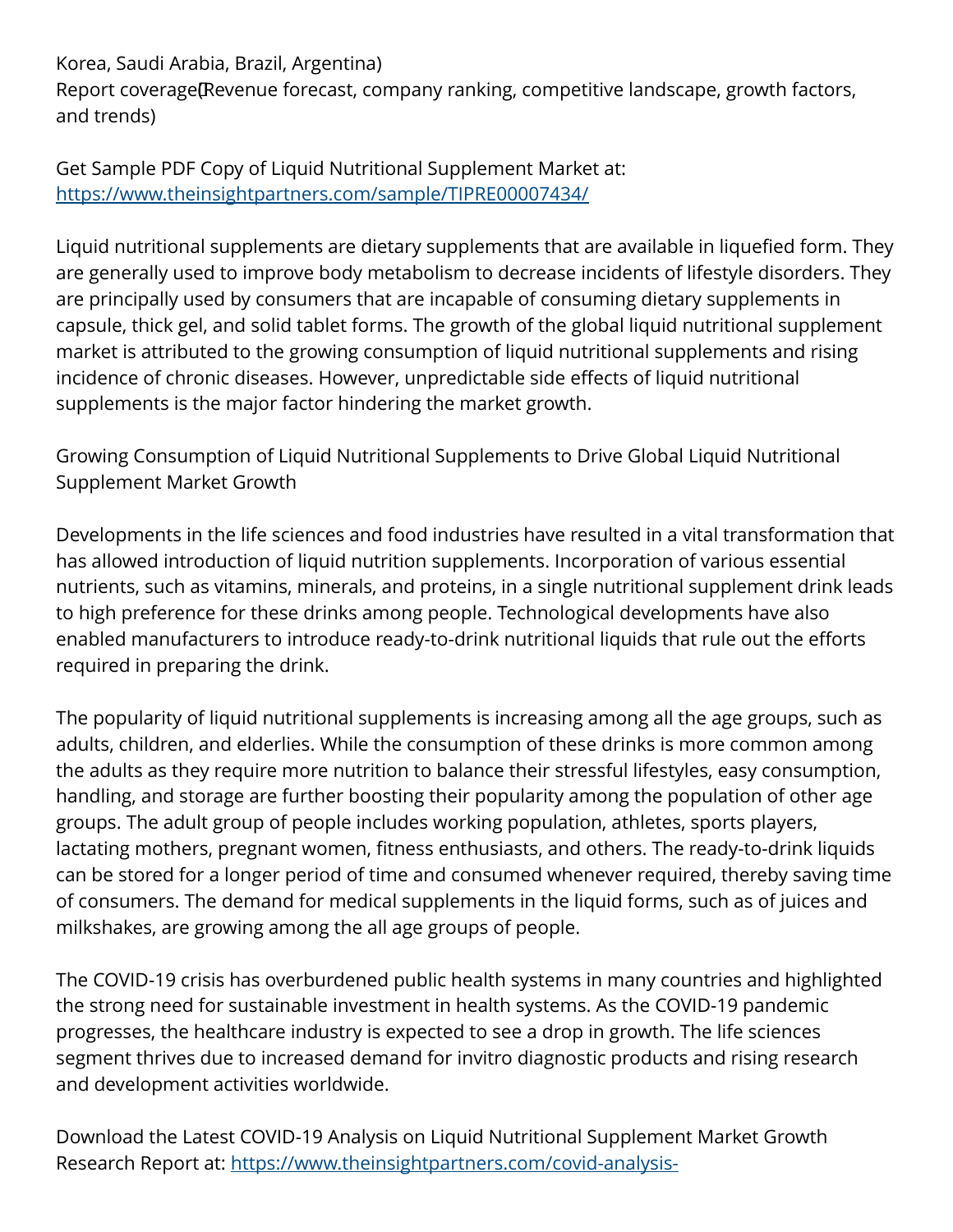## [sample/TIPRE00007434?utm\\_source=EINPressWire&utm\\_medium=10144](https://www.theinsightpartners.com/covid-analysis-sample/TIPRE00007434?utm_source=EINPressWire&utm_medium=10144)

In terms of product, the global liquid nutritional supplement market is segmented into additional supplement, medical supplement and sport nutrition. In 2018, the additional supplement segment held largest share of the market. However, the sports nutrition segment is estimated to register the highest CAGR during the forecast period.

Based on ingredient, the global liquid nutritional supplement market is segmented into botanical, vitamins, minerals, proteins & amino acids and others. The vitamins segment held the largest market share in 2018. However, botanicals segment is estimated to grow at the fastest rate during the forecast period.

Based on age group, the global liquid nutritional supplement market is segmented into infant, children, adults, and old age. The adults segment held the largest market share in 2018. However, old age segment is estimated to register the highest CAGR during the forecast period.

Liquid Nutritional Supplement Market: Competitive Landscape and Key Developments

Abbott, ADM, Amway, Herbalife International of America, Inc., Arkopharma, Glanbia Nutritionals, Liquid Health, Inc., Bayer AG, Nature's Bounty Co, and GlaxoSmithKline and others. The market has carried out various organic and inorganic growth strategies in the market.

Order a Copy of Liquid Nutritional Supplement Market Shares, Strategies and Forecasts 2019- 2027 Research Report at: [https://www.theinsightpartners.com/buy/TIPRE00007434/](https://www.theinsightpartners.com/buy/TIPRE00007434/?utm_source=EINPressWire&utm_medium=10144)

Browse Related Reports and get Sample copy

Dysphagia Supplements Market Forecast to 2028 - Covid-19 Impact and Global Analysis - by Type ( Powder Thickener, Ready-To-Drink Thickened Beverages, Instant Food, Oral Nutritional Supplements ); Application ( Hospitals, Nursing Homes, Retail Pharmacies, Drug Stores, Supermarkets )

[https://www.theinsightpartners.com/sample/TIPRE00008990/?utm\\_source=EINPressWire&utm\\_](https://www.theinsightpartners.com/sample/TIPRE00008990/?utm_source=EINPressWire&utm_medium=10144) [medium=10144](https://www.theinsightpartners.com/sample/TIPRE00008990/?utm_source=EINPressWire&utm_medium=10144)

Colostrum Market to 2027- Global Analysis and Forecasts By Product (Whole Colostrum Powder, Skimmed Colostrum Powder, Specialty); Application (Nutritional Supplementation, Animal Feed, Others), and Geography

[https://www.theinsightpartners.com/sample/TIPRE00007349/?utm\\_source=EINPressWire&utm\\_](https://www.theinsightpartners.com/sample/TIPRE00007349/?utm_source=EINPressWire&utm_medium=10144) [medium=10144](https://www.theinsightpartners.com/sample/TIPRE00007349/?utm_source=EINPressWire&utm_medium=10144)

About Us:

The Insight Partners is a one stop industry research provider of actionable intelligence. We help our clients in getting solutions to their research requirements through our syndicated and